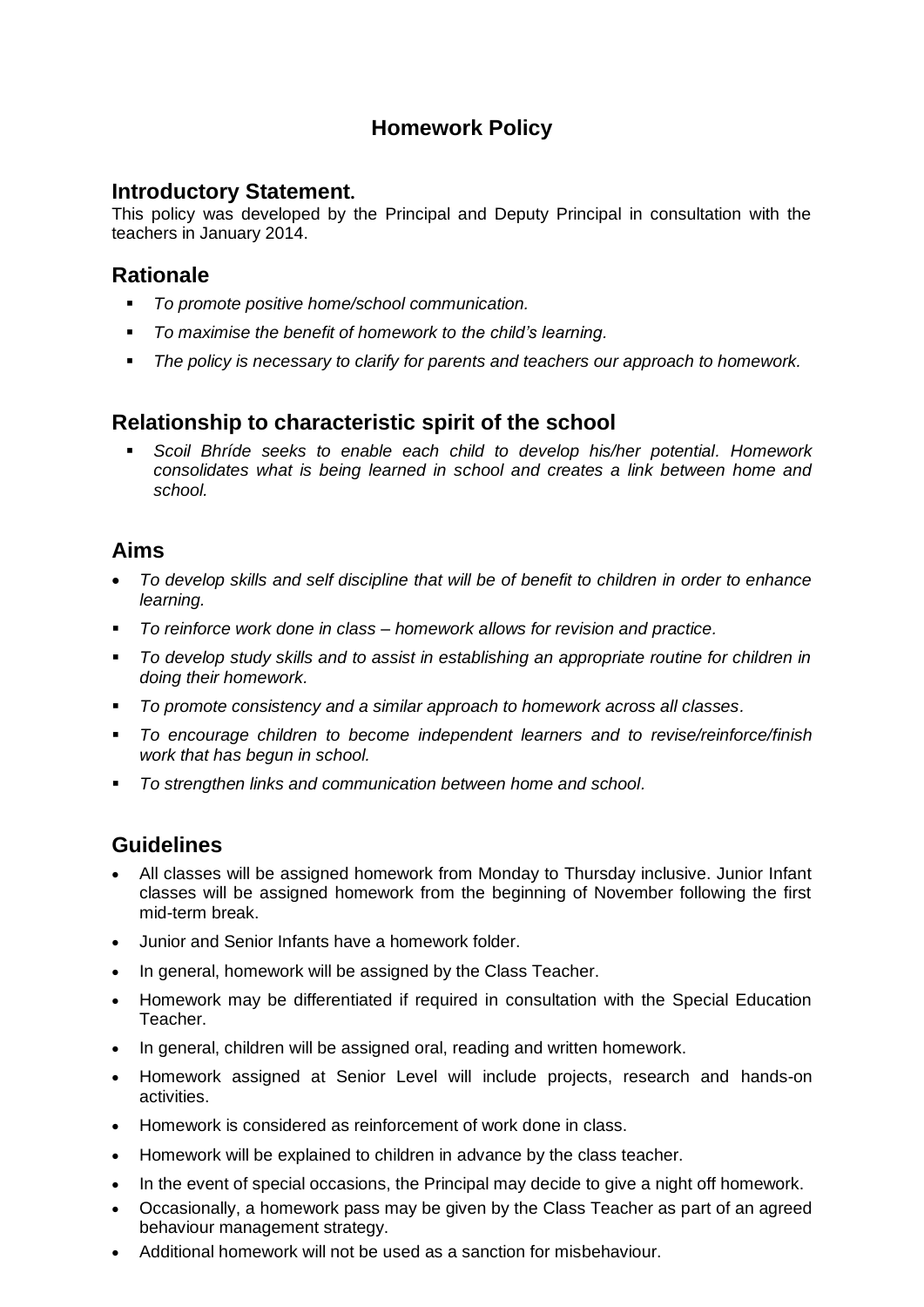- The following time frame for homework is recommended:-
	- Junior and Senior Infants 10/15 minutes
	- First and Second Classes 20/30 minutes
	- Third and Fourth Classes 30/40 minutes
	- Fifth and Sixth Classes 40/60 minutes

### Homework journal:

- All classes will have a homework journal or homework folder.
- The school strongly recommends that parents sign the homework journal on completion of homework.

## Checking homework:

- Each Class Teacher will put a system in place for checking homework.
- Children will be encouraged to present their homework according to the standard expected in the classroom.
- Parents will be informed if children consistently fail to produce homework.

#### Students:

- Students are expected to take responsibility for transcribing homework details.
- If a student has a difficulty completing homework, he/she is encouraged to inform the class teacher.

## Parents/Guardians:

- A parent from the Junior, Middle and Senior part of the school will be randomly selected as part of the consultation process when devising the homework policy.
- Agreed procedures in relation to homework will be posted on the school website.
- Good practice for approaches to homework will be posted on the school website.

# **Success Criteria**

- Feedback from teachers, students and parents (at Parent/Teacher meetings).
- Satisfactory homework exercises and assignments submitted by students.

# **Roles and Responsibility**

- The Class Teacher has a responsibility to assign homework.
- The Student has a responsibility to transcribe the homework details at school and complete the assignments at home.
- The Parent/Guardian has a responsibility supervise the completion of homework.
- **The in-school management team has a responsibility to review the homework policy.**
- The Board of Management of Scoil Bhríde has a responsibility to ratify the policy